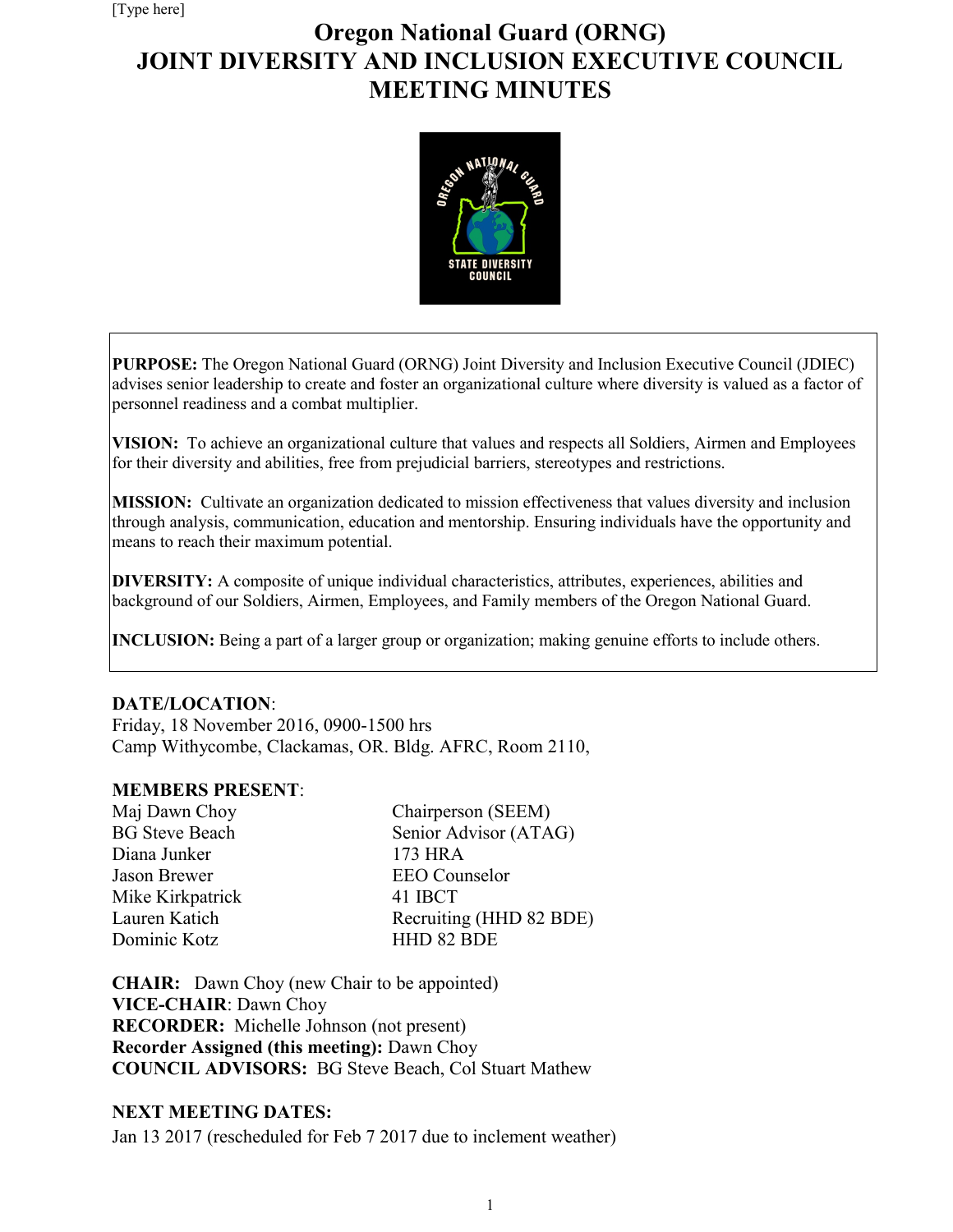# **Oregon National Guard (ORNG) JOINT DIVERSITY AND INCLUSION EXECUTIVE COUNCIL MEETING MINUTES**

## **TOPICS:**

- **ICEBREAKER**:Introductions, roll call and announcements.
- **Misc admin items:** 
	- o Hot topics covered from May 2016
		- Website, advertising and info development
		- Distro list for JDIEC attendance
		- ANG  $&$  ARNG learn, cross over and focus
		- JDIEC charter revised review changes and last call for changes, will submit for TAG signature
		- Plan for FY17- meetings monthly or bimonthly from March July of 2017 to get some agenda items and goals completed
		- **Training opportunities**
		- **To-do lists**
		- **Training packet for diversity to distribute**

## • **Recruiting Updates:**

- o Trends and stats sheet submitted
- o FY16 review of focus, advertising, highlights, events
- o Funding: FARC, VAMP and VIRS options and review
- o Target markets: people of color/minorities Hispanic, women, Asian
- **Updates:**
	- o **Executive Advisor - Beach**
		- Attended Korean event on Dec 7 Pearl Harbor Day
			- Japanese flags found from WWII (different than the current flags) were given back to the families of those who died
		- **Bangladesh International Partnership Program at Intel as well as the ORNG**

## o **173 HRA - Junker:**

• Newly trained, 4-lenses trained, diversity leadership and LCP funding for FY17, ready to get started

## • **Training**

- $O$  LCP  $I&II$  coming  $FY17$
- o 4-Lenses Train-the-Trainer coming FY17
- o PACE Profession at Arms training use in current training opportunities
- o Training discussion
	- **Sr Leadership conference**
	- CGO workshop
	- **DENGA**
	- Wing, Brigade, unit training events
	- Student flight and  $RSP$  new enlistees
	- **Monthly/quarterly tool kit**
	- **Speaking on hot topics**
	- Funding and resources
	- Task order???
	- Simple and easy package to send out to all
	- Mentorship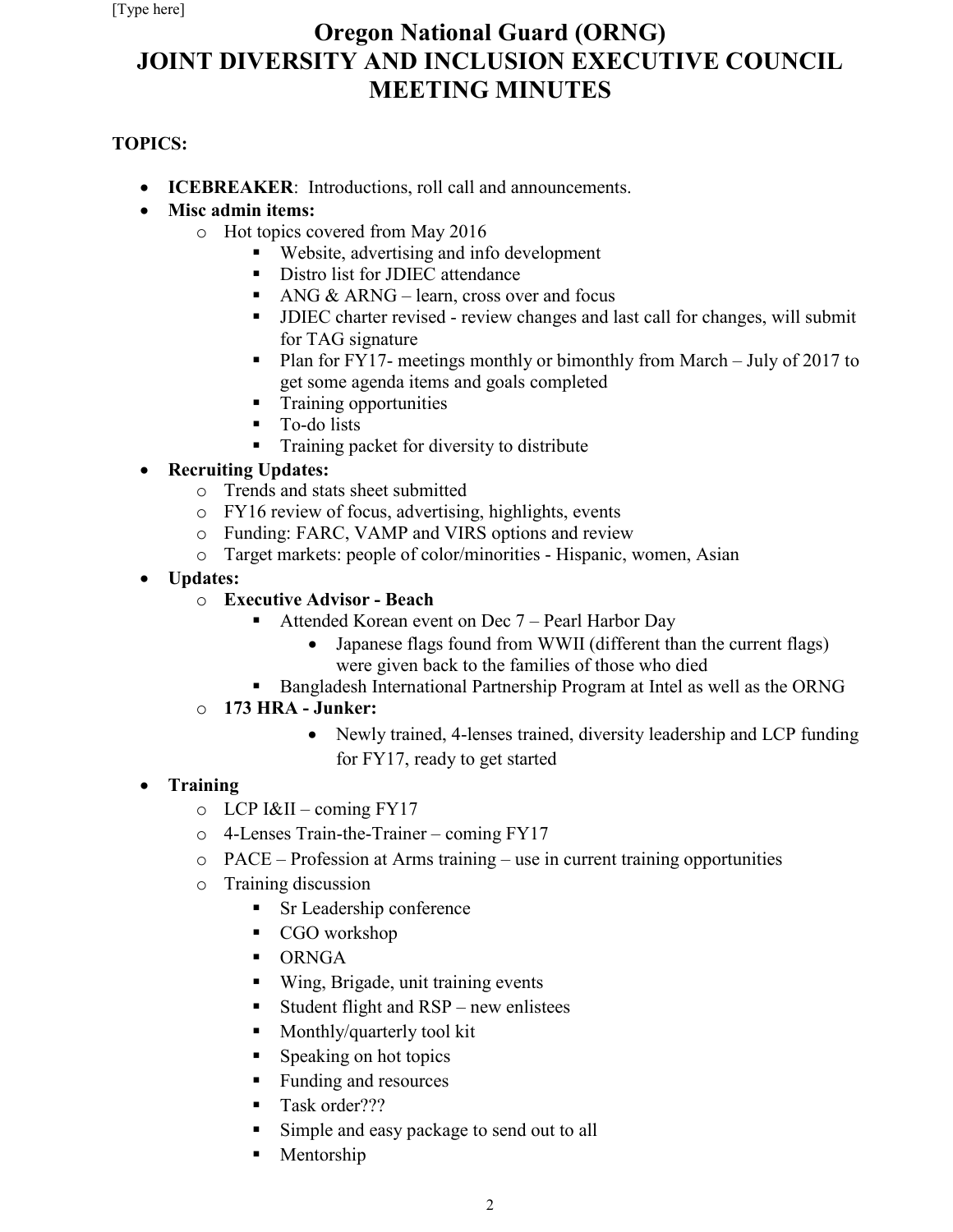# **Oregon National Guard (ORNG) JOINT DIVERSITY AND INCLUSION EXECUTIVE COUNCIL MEETING MINUTES**

## • **Recruiting – Katich**

- o Get more women in military and combat roles
- o Add diverse demographics
- o Cross train and offer skills
- o Mentor and educate what jobs look like and those who can or may want to vs think they not want to or can't do it
- o Army vs Air difference in cross training
- o Risk and readiness while divers and inclusive in combat type jobs, hard to cross train without safety concerns. Better to bring in lower ranking individuals (E1-3 or )1- 2) and train than bring a higher rank individual in that won't have the years of training necessary to do the combat type rolls. Think about what the risks willing to accept when making decisions or moving people around to different jobs.
- o Benefits available is a bonus to those interested
- o Units and career fields options
- o Unit visits
- o Analysis of ANG and what does for ARNG to understand
- o Strong definition
- o Sentinel and newsletters
- o Professional organizations

### • **Misc discussions**

- o Monthly or bimonthly JDIEC meetings for FY17
- o Regional call add our JDIEC POCs to their list
- o National meeting who are our POCs for info?
- o National conference and training
- o Communication up to different dept at NGB (EEO, EO, HRA, recruiting, HRO, TAG, etc)
- o Breakouts choose couple items and break out into working groups in the afternoons
	- Training and presentations
	- **Analysis** 
		- ANG for Army
		- Army for ANG
	- Website development
	- Strat plan
		- Piece it out into smaller groups, one topic at a time
- **Events:**
	- o Sr Leaders Conference Jan 27-29 at Camp Rilea
- **Due outs:**
	- o Katich
		- **Training packets and tools (work with Choy)**
		- RRC slides and event list
	- o Junker
		- $\blacksquare$  Dec drill 4 lenses class for student flight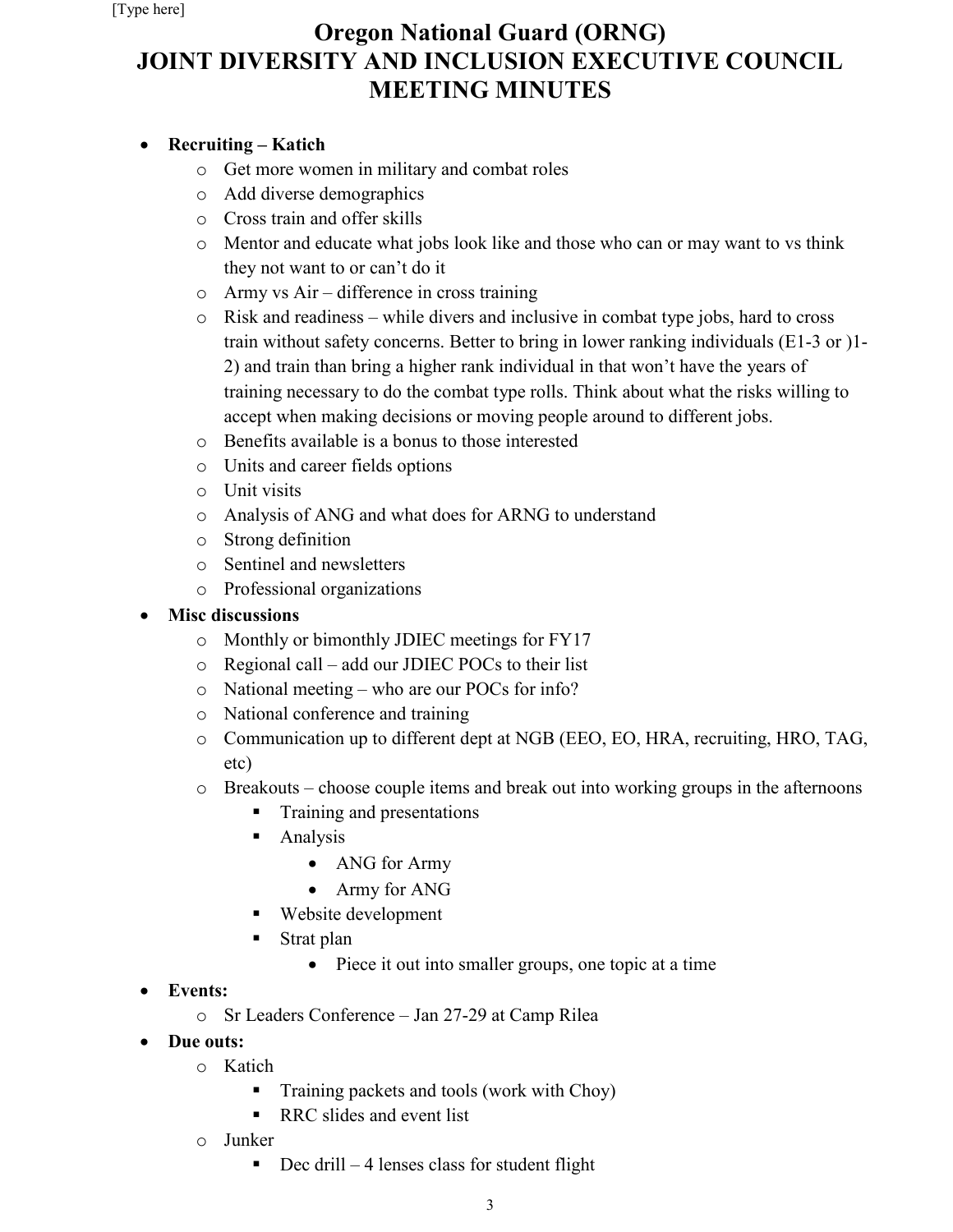# **Oregon National Guard (ORNG) JOINT DIVERSITY AND INCLUSION EXECUTIVE COUNCIL MEETING MINUTES**

- o Beach
	- Copies of old minutes and slides to discuss TAG direction, strat plan and future visit to meeting
- o Kotz
	- Other organizational charters
- o Choy
	- Resend JDIEC docs to all
	- Get updated distro listing
	- 4 lenses & LCP training dates
	- Meeting minutes from this and previous meeting send out to all

**------------------------------------------------------------------------------------------------------------------------- Working Groups** (work on as we go)

## o **Brochure (worked on May 2016)**

- Creating a revised edition of the old brochure, use for advertising the council initiatives
- Two sided, trifold or bifold depending on how much info we want to include. Made a draft drawing of what we are looking to create. Possibility of 6 sections to fill. Example of what was discussed at meeting:
	- 1. JDIEC main info, group pic, contact info
	- 2. Talking points and what is Div & Incl
	- 3. Goals/Initiatives, council mission
	- 4. Observances-monthly
	- 5. TBD
	- 6. Call to action from all units, participation in council activities, change agent, ambassadors, process improvements, etc, and contact info
- "Act-Fact-Impact" bullet statements of important info
- Talking points easy to convey
- Fun facts to note
- **Efforts/Initiatives/training to participate in**
- Simplify documents beyond the CPM
- o **Talking Point Card (worked on May 2016)**
	- Part of the brochure but also a stand-alone item so council members have quick talking points to educate and recruit for more involvement/support.
	- Talking points from brochure
		- **Encourage continuous organizational improvement and effectiveness**
		- **Respect and acknowledge individual differences in culture, background and experience.**
		- **Promote professional and personal development**
		- **Build teams through mentorship and relationship**
		- **Why Diversity and Inclusion?**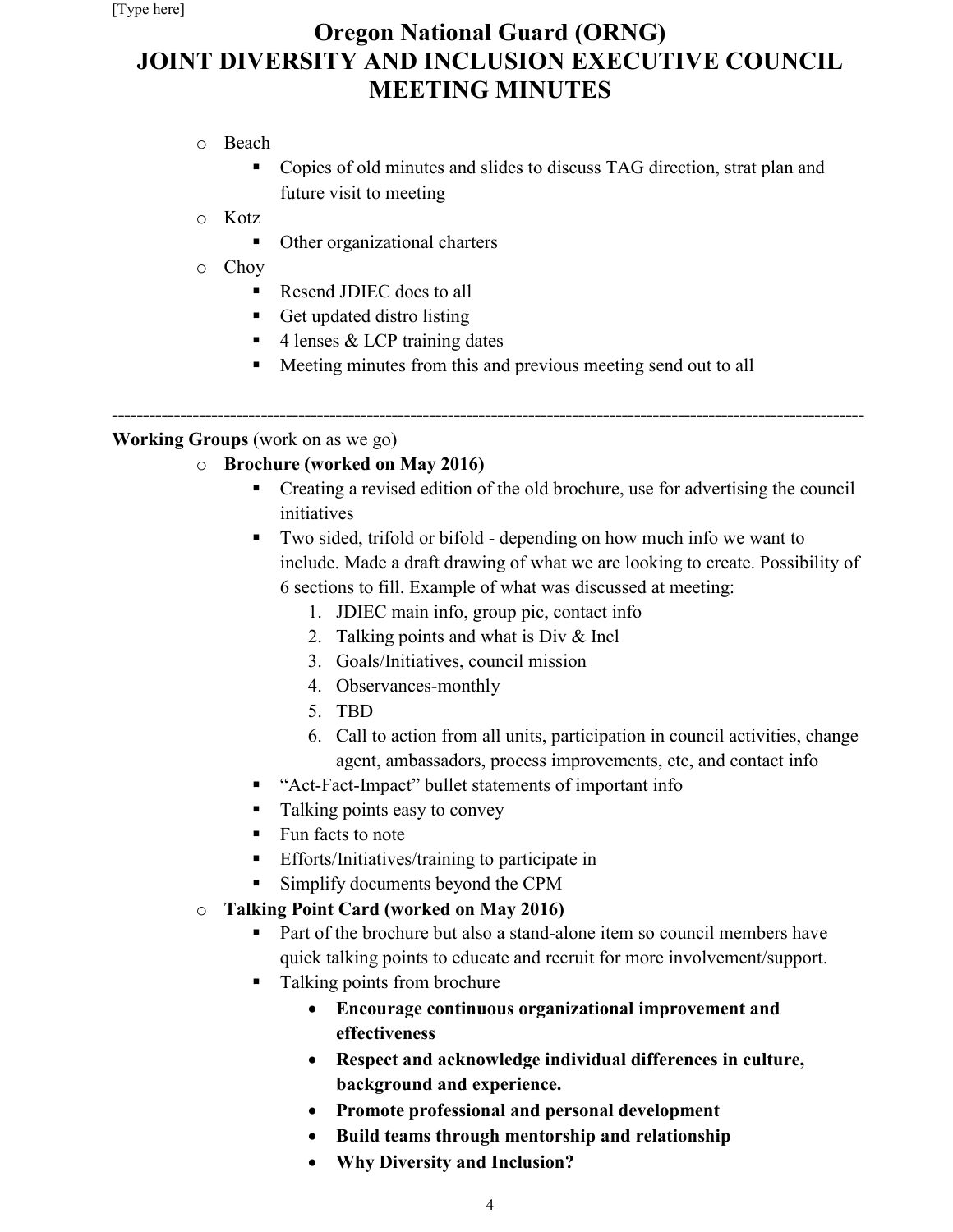# **Oregon National Guard (ORNG) JOINT DIVERSITY AND INCLUSION EXECUTIVE COUNCIL MEETING MINUTES**

- o **Mission success**
- o **Expand capabilities**
- o **Team improvement – retention and performance**

## o **Charter:**

- Everyone is an ambassador so no need to designate 1-2 in that role on charter
- Final revision draft is completed. Needs to be sent out for final approval by council.

## o **Strategic Plan – Goals revision**

- Simplify goals and wording
- Working document that guides what the council initiative are for the 5 yr timeframe
- **Cross check state and diversity version**
- Once final draft is completed send to all major components if want to provide input (142 FW, 173 FW, 41 Brigade, 82 Brigade, JFHQ)

## o **Recruiting Goals**

- How can council assist in recruiting efforts and initiatives
- Reed recruiters to send updates and events to council to assist with

## o **Activities/Observances/Events**

- One all-inclusive event one-time year
- Few smaller events each year
- Integrate diversity events/observances into other events going on (family day, unit gatherings, celebration or training events, recruiting events, etc)

## o **Webiste**

- Need 2 owners/POC to develop and manage this page
- OKO, GKO, sharepoint
- Calendar of events
- **Meeting minutes, goals, agenda**
- **Exportable training packet and tools to use**
- Mission, vision, purpose banner at top
- CPM for diversity and Inclusion
- Charter and Strategic Plan
- POC for council
- Links to Sentinel, HR, HRA, Wing pages, etc
- National alignment and POC list
- Regional alignment and POC list
- Training opportunities and events

## **Revolving Meeting tasks:**

- o Working groups:
	- **Strat plan**
	- Recruiting goals
	- **Activities**
	- What to do with our demographic info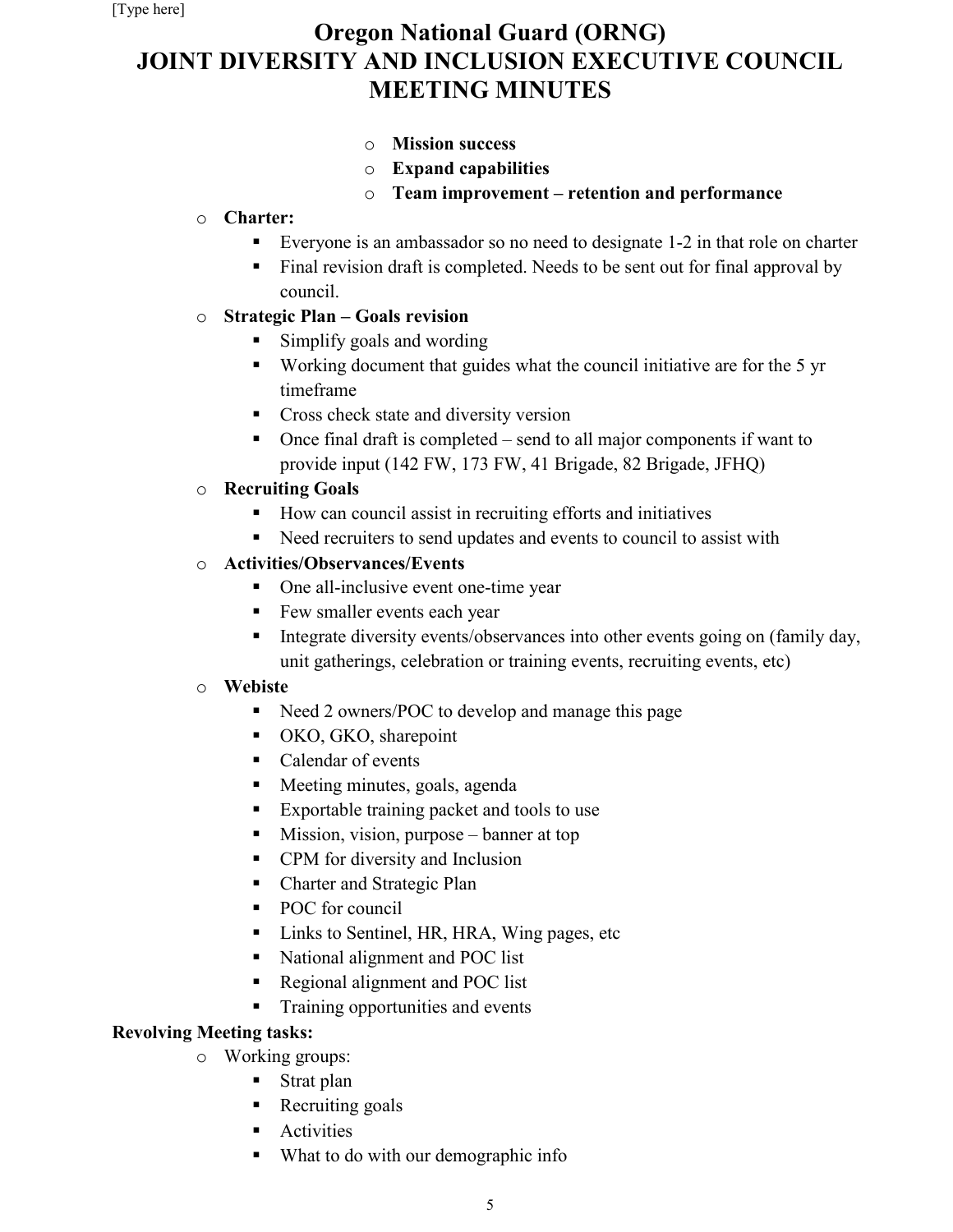# **Oregon National Guard (ORNG) JOINT DIVERSITY AND INCLUSION EXECUTIVE COUNCIL MEETING MINUTES**

- o Army Recruiting Montgomery
	- **Technology information**
- o Recruiting (both ANG/ARNG)
	- **Enlist numbers**
	- Attrition rate loosing numbers
	- **•** Organization retention rate
	- Rank vs demographics data
	- Trend gathering (each year to compare with previous  $5 \& 10 \text{ yrs}$ ) to see if any changes have occurred with initiatives, efforts and awareness.

### **Pending items (discussed at other meetings):**

- o Swift (red white and blue) fitness events like base fit
- o Ambassadors in the community. Have one of them come speak to us about their best practices on marketing a diversity message out there, mentoring and bridging the gap between us and the community.
	- Blazer team members
	- Rogue Brewery
- $\circ$  Need diversity and inclusion slogan for council to use as marketing tool to get our message out there.
- o How to engage more people, buy in from senior leadership, more working groups, more doing and less meetings, more action items, what different colors mean to different people, keep our boots filled with the right type of people
- o TAG visit council meeting
- o Discussion on whether or not we are following minorities throughout their career, are we keeping them in a unit they don't feel comfortable in, allowing them to drill for a day to see if they like being part of that unit
- o Articles still needed regularly get your message, thoughts, information, initiatives out there
- o Facebook page who will be the main POC
- o Future meetings: morning executive meeting first 2 hrs, working groups in afternoon
- o SEPM positions available
- o Brochure with talking points, elevator speech bullets
- o Add diversity training into other training events

### **ONGOING MONTHLY EVENTS/OBSERVANCES:**

### **JANUARY**

**-**Martin Luther King Jr. **. FEBRUARY -**African Amercian**/**Black History Month **MARCH**

**==============================================================**